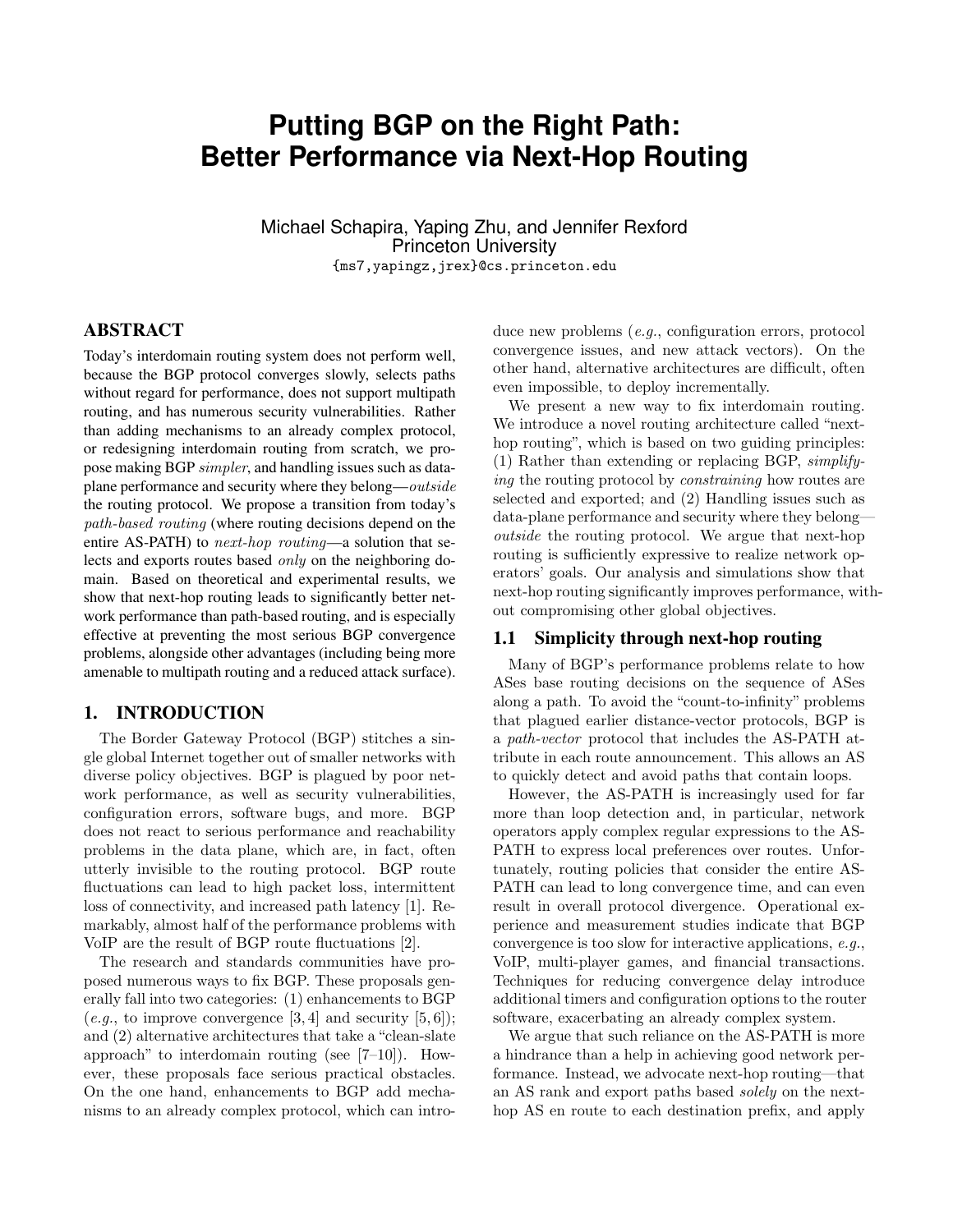a simple "consistent filtering" rule [11] when exporting routes. That is, we relegate the AS-PATH to its traditional role in loop detection. We show, both analytically and experimentally, that next-hop routing achieves significantly better network performance than traditional path-based routing in two important respects:

Better convergence. We show that next-hop routing converges much more quickly to a "stable" routing configuration than conventional BGP. In addition, the convergence process involves much fewer update messages and forwarding changes. Our simulation results establish that next-hop routing is especially effective at preventing the most serious BGP convergence problems. Our results suggest that next-hop routing could allow ASes to disable mechanisms for reducing convergence delay and rate-limiting the sending of update messages.

More amenable to multipath routing. Today's BGP-speaking routers select a single path for each destination, rather than capitalizing on the path diversity in the Internet. We show that next-hop routing naturally supports multipath routing, leading to many benefits, e.g., improved availability, better recovery from failures, load balancing, customized route selection.

## 1.2 Path-quality monitoring and security

Today's BGP provides network operators with very unsatisfactory means for handling data-plane performance issues and security threats, as reflected in poor network performance and in serious security breaches. We argue that such important objectives should be handled outside the routing protocol [12], and propose specific solutions in two key areas:

Performance-driven routing. Today's BGP-speaking routers prefer shorter AS-PATHs as an indirect way to improve end-to-end performance. However, AS-PATH length only loosely correlates with end-to-end propagation delay and does not reflect other performance metrics of interest, e.g., throughput, latency, and loss [13]. Consequently, BGP is unable to cope with serious performance and reachability problems in the data plane. We argue that, to achieve good network performance, route selection should be based on direct observations of path quality, rather than the length of the AS-PATH.

We propose leveraging two mechanisms: end-to-end monitoring and multipath routing (see above). Neither of these mechanisms is provided by today's BGP. Instead, ASes should adapt next-hop rankings, as well as how traffic is split between multiple "next hops," based on path-quality monitoring in the data plane. We describe techniques for stub ASes, online service providers, and transit ISPs to monitor path performance.

Security. BGP is notoriously vulnerable to attacks [6, 14–17]. This weakness of BGP can be exploited for eavesdropping, tampering, packet dropping, and also for economic reasons (e.g., increasing an AS's revenue). Every year or two, a major incident exposes just how incredibly vulnerable BGP is  $(e.g., [18])$ . In addition, today's routers have a bewildering array of configuration options for selecting and exporting routes, making configuration errors [19, 20] and software bugs [21–23] common sources of serious Internet outages.

We believe that relying on BGP for data-plane security is misguided. Instead, these guarantees should be assured in other (end-to-end) ways, such as encryption and authentication. We show that next-hop routing significantly reduces BGP's attack surface. Specifically, next-hop routing makes ASes immune to virtually all AS-PATH-based attacks (e.g., path-shortening attacks [17]). Next-hop routing also removes incentives for rational ASes to manipulate the protocol. We also give theoretical evidence that next-hop routing is more resilient to configuration errors.

## 1.3 Roadmap

We present next-hop routing in Section 2. Since nexthop routing is a broad routing architecture, our evaluation takes many forms, including (i) theoretical analysis (to study convergence, incentive compatibility, and robustness to misconfiguration), (ii) simulation experiments (to measure convergence time), (iii) protocol design (to illustrate simple ways to support multipath routing and path-quality monitoring), and (iv) qualitative arguments (about the reduced attack surface and techniques for traffic engineering).

Section 3 shows that next-hop routing significantly reduces convergence time and router overhead. Section 4 shows how next-hop routing greatly simplifies support for multipath routing. Section 5 shows that next-hop routing reduces the attack surface for BGP and provides incentives for rational ASes to participate honestly in the protocol. We present techniques for traffic management (i.e., path-quality monitoring and traffic engineering) in Section 6. We present related work in Section 7 and conclude in Section 8. Proofs are omitted due to space constraints and are available in an extended version of the paper [24].

## 2. NEXT-HOP ROUTING ARCHITECTURE

We now present our next-hop routing architecture, which consists of two components: (1) three simple rules that constrain how routes are selected and exported in the BGP decision process; and (2) external mechanisms for performance-driven routing based on end-toend data-plane monitoring, and for security. Our focus in this section is on the first component—the next-hop routing rules. We discuss security and performancedriven routing in Sections 5 and 6, respectively.

In today's Internet, the bilateral business contracts ASes sign with their immediate neighbors play a cru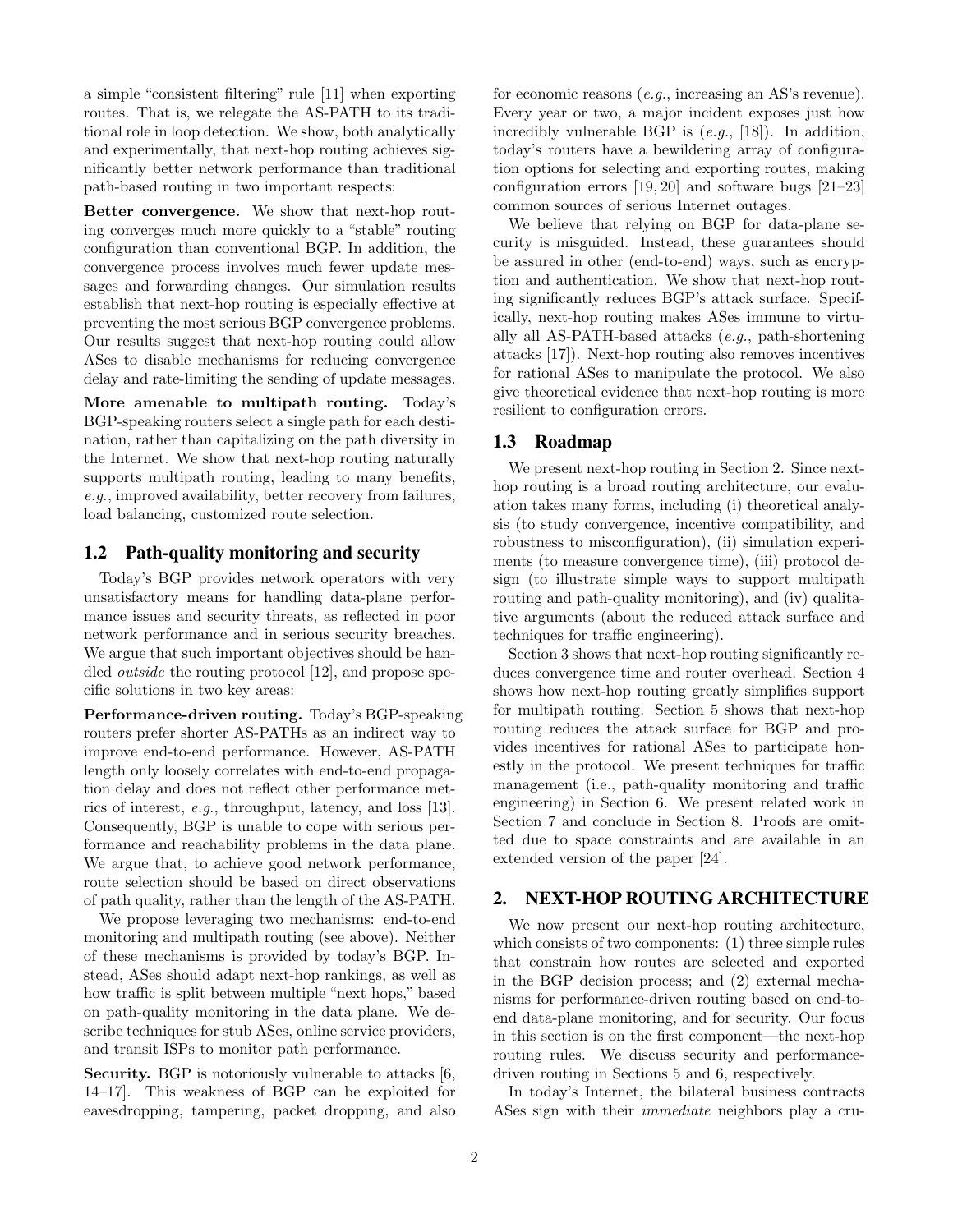cial role in determining their routing policies (see [25] and Appendix B). ASes tend to prefer revenue-generating routes through customers over routes (for which they pay) through their providers, and to avoid carrying traffic between providers. Under next-hop routing, ASes rank and export paths based solely on the nexthop AS en route to each destination prefix, but an AS has full control over which immediate neighbors carry its traffic and direct traffic through it. Next-hop routing thus allows ASes sufficient expressiveness to realize their business policies. (Indeed, these common routing practices can be realized with next-hop routing.)

# 2.1 The existing BGP decision process

BGP-speaking routers typically receive multiple routes to the same destination. There are three steps a BGP router uses to process route advertisements:

- 1. an import policy determines which routes should be filtered (and hence eliminated from consideration) and assigns a "local preference";
- 2. a decision process selects the most desirable route;
- 3. an export policy determines which of the neighbors learn the chosen route.

The decision process consists of an ordered list of attributes across which routes are compared. Here, we focus on the following important steps in the BGP decision process (see [26] for the full list of steps):

- Prefer higher local preference (LocalPref). The BGP LocalPref attribute enables operators to express rich, engineering- and business-motivated preferences over routes, thus potentially choosing a longer AS-PATH over a shorter route;
- Prefer shorter routes. Ties between routes that share the highest LocalPref are broken in favor of routes with the lowest AS-PATH length;
- Prioritize old routes over new ones. This decision step is implemented in some routers [27] but not always enabled by default.

#### 2.2 Next-hop routing rules

We now specify our three next-hop routing rules.

Rule I: Use next-hop rankings. Configure rankings of routes based only on the immediate next-hop AS en route to each destination  $(e.g., to prefer customer$ learned routes over provider-learned routes). Ties in the rankings of next-hops are permitted.

Rule II: Prioritize current route. To minimize path exploration, when faced with a choice between the "old" (current) route and an equally-good (in terms of nexthop) new one, re-select the old route.



Figure 1: ASes A, B and C wish to send traffic to AS d. All three ASes have next-hop rankings, e.g., A prefers sending traffic directly to d over sending traffic through  $B.$  AS  $B$  is willing to export route  $BAd$ , but not the more preferred route  $Bd$ , to  $C$ . Hence, if  $B$  changes its route from BAd to the Bd, it will stop announcing its route to  $C$  and thus disconnect  $C$  from the destination  $d$ .

**Rule III:** Consistently export [11]. If a route  $P$  is exportable to a neighboring  $AS$  i, then so must be all routes that are more highly ranked than P. Intuitively, Consistent Export prevents undesirable phenomena as in Figure 1, where an AS disconnects a neighbor from a destination by selecting a better route for itself.

#### 2.3 Implementing the next-hop routing rules

Network operators can transition to next-hop routing simply by configuring their existing routers in accordance with the next-hop routing rules. This is achieved via the following three actions: (i) applying only nexthop rankings when configuring import policies to assign LocalPref for eBGP-learned routes, (ii) disabling the AS-path length step in the BGP decision process (as supported on most commercial routers), and (iii) selecting eBGP export policies that obey consistent filtering. Thus, an AS can readily deploy next-hop routing without any changes to the underlying equipment and without any support from its neighbors<sup>1</sup>.

# 3. BETTER ROUTING CONVERGENCE

Intuitively, BGP can converge slowly for two main reasons: (1) small and faraway routing changes can lead an AS to select a new next-hop, thus leading to a chain reaction of subsequent routing changes; and (2)

<sup>&</sup>lt;sup>1</sup>Some ASes cannot freely ignore AS-PATH length in their decision process because of the expectations of their neighbors. In particular, peering contracts often require an AS to export routes of the same AS-PATH length across all peering points with the same neighbor.This "problem" is circular an AS cannot export paths of inconsistent length because its neighbors are (erroneously, we think) placing too much emphasis on AS-PATH length when selecting routes. If two neighboring ASes agreed to disregard AS-PATH length, these kinds of inconsistencies would no longer matter.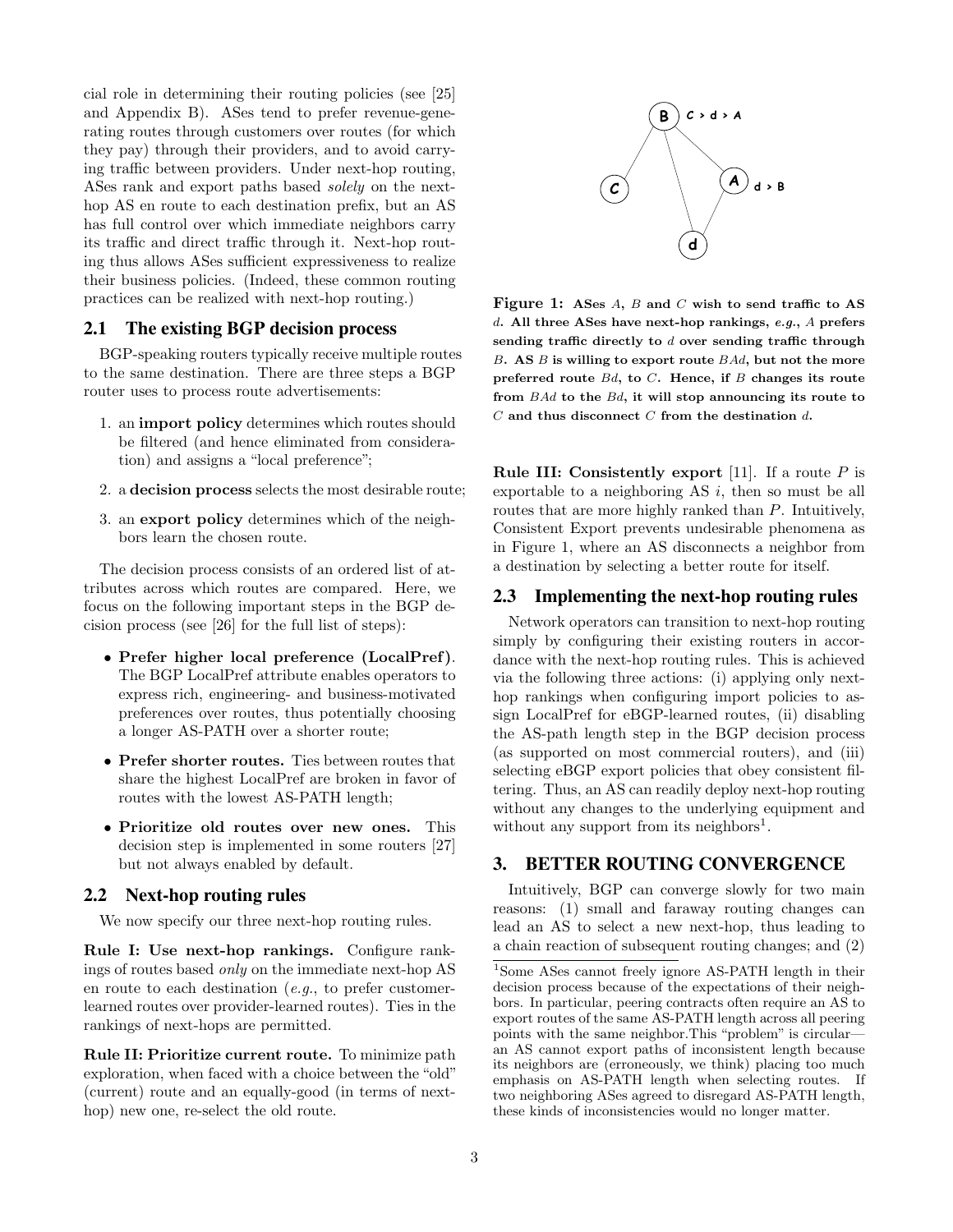

Figure 2: Fraction of non-stub ASes experiencing more than x update messages after a link failure.

inconsistencies between path rankings and route export policies can lead an AS to disconnect other ASes from a destination when selecting a better route for itself, pushing them to seek alternate routes (see Figure 1).

Our next-hop routing rules prevent these scenarios; next-hop rankings guarantee that remote routing changes do not drive an AS to change its next hop; Consistent Export guarantees that when bettering its own route an AS *never* disconnects other ASes from a destination. We now present experimental and theoretical evidence that next-hop routing converges quickly to a "stable" routing configuration.

Metrics. We focus on three metrics for measuring performance during the convergence process:

- $\bullet \#$  forwarding changes, that is, the number of times ASes change their choices of next hop during the convergence process (summed across all ASes);
- $\bullet \#$  routing changes, that is, the number of times ASes' routes change during the convergence process (summed across all ASes);
- $\bullet \# BGP$  updates transmitted during the convergence process (summed across all ASes).

# 3.1 Simulation results

Our experiments show that next-hop routing significantly reduces the number of update messages, routing changes, and forwarding changes, under various network events and vantage points.

#### *3.1.1 Simulation setup*

Topology. We use the Cyclops [28] AS-level Internet topology on Jan 1, 2010. Each AS is represented by one router, and the links between ASes are annotated with business relationship. The topology contains a total of 33,976 ASes, of which 4,670 are non-stubs, that is, ASes that have no customers of their own, and the rest are stubs. The topology contains 54,786 customer-provider links and 43,888 peer-peer links.

Protocols. We evaluate BGP (standard decision process), PRR (Prefer Recent Route) [27] where the final tie-breaking step prefers the current best route over new routes, and next-hop routing. For all these protocols, we follow the Gao-Rexford import and export conditions [25] (see Appendix B), where ASes prioritize customer-learned routes over peer-learned routes over provider-learned routes. BGP and PRR prefer shorter routes to longer ones within each category (customer- /peer-/provider-learned). All three protocols obey the Consistent Export requirement. Comparing the three protocols allows us to quantify the importance of nexthop ranking (only in next-hop routing) and prioritizing the current route (in both next-hop ranking and PRR).

Simulator. We use the C-BGP [29] simulator. Note that C-BGP does not support the MRAI (Minimum Route Advertisement Interval) timer, which rate-limits the updates sent on each session. Although the BGP RFC recommends the default MRAI of 30 seconds [30], router vendors [31] and the IETF [32] advocate using much smaller MRAIs (e.g., a few seconds) or removing the timer entirely, due to the performance requirements of interactive applications. Thus, our simulation results without MRAI settings should be a reasonable estimation of forwarding changes, routing changes, and BGP update messages as the Internet moves away from large MRAI timers. In fact, our experimental and theoretical results below suggest that next-hop routing could allow ASes to remove the MRAI timer entirely. Since C-BGP does not produce accurate estimates of convergence time, we do not present results for this metric.

Events. We consider three events: prefix announcement, link failure, and link recovery. We first inject a prefix from a randomly selected multi-homed stub AS, next randomly fail a link between the stub AS and one of its providers, and then recover the failed link. We wait for the routing protocol to converge after each step, before moving on to the next step. For each experiment, we compute all the metrics at selected vantage points (see below). We repeat this experiment for 500 randomly-chosen multi-homed stub ASes.

Vantage points. We observe the number of update messages, routing changes, and forwarding changes from all 4,670 non-stub ASes and from randomly chosen 5,000 stub ASes as vantage points.

#### *3.1.2 Convergence results*

We now present our results for the failure of a link connecting an AS to the rest of the Internet. Our results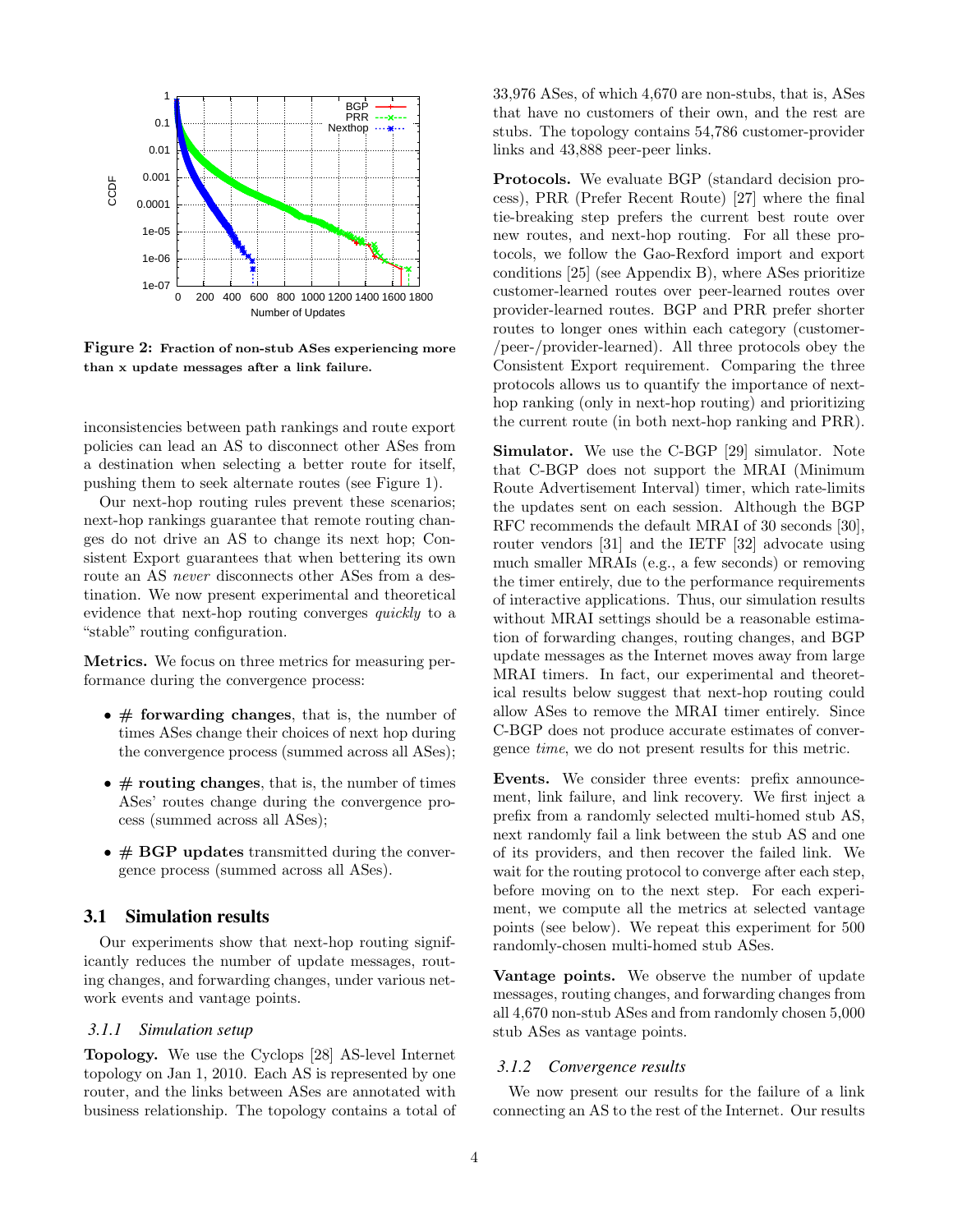

Figure 3: Fraction of non-stub ASes experiencing more than x routing changes/forwarding changes after a link failure

for the other events we evaluate are similar.

Comparison: BGP updates at non-stubs. Figure 2 plots the distribution of the number of update messages seen at non-stub ASes. Around one-third of the ASes on the Internet see no routing changes after a link failure. For the ASes which experience a routing changes, the average number of updates received at each AS is 11.7 for BGP, 11.8 for PRR, and 8.0 for next-hop BGP. Since many ASes see little or no effects after any event, we plot the complementary cumulative distribution function (CCDF) to focus on ASes that experience many update messages.

Under BGP (upper curve in Figure 2), some non-stub ASes receive thousands of update messages. Interestingly, the larger, better-connected ASes tend to receive more update messages, presumably because they have many more neighbors exporting routes to them. The most-affected non-stub AS receives 1698 update messages, and the most-affected stub receives 244. PRR slightly reduces this number (middle curve in Figure 2, which mostly overlaps with the BGP curve, except at the tail), by avoiding unnecessary path exploration. Next-hop routing leads to significant improvement (bottom curve). The much smaller number of update messages suggests that next-hop routing would allow ASes to remove the MRAI timer (as is the case in our experiments) without introducing a large number of messages (see also Theorem 3.1 below).

Recall that next-hop routing protocol is composed of three parts: next-hop ranking, prefer old route, and consistent export. While the step of consistent export is applied in all protocols of BGP, PRR, and next-hop, the gap between the curves of BGP and PRR in Figure 2 shows the minor benefits of the PRR step in nexthop routing. By contrast, the gap between the curves of PRR and next-hop in the figure clearly demonstrates the improvement by using next-hop ranking.

Comparison: routing/forwarding changes at nonstubs. Next-hop routing also greatly reduces the number of routing and forwarding changes for non-stub ASes (see Figure 3). For the ASes which experience changes, the average number of routing changes is 4.99 for BGP, 5.03 for PRR, and only 3.95 for next-hop BGP. We get similar results for the average number of forwarding changes: 2.36 for BGP, 2.37 for PRR, and 2.20 for nexthop routing. In fact, none of the non-stub ASes experience more than six forwarding changes under next-hop routing for these experiments. In contrast, ASes experience as many as ten forwarding changes when preferring a shorter AS-PATH over staying with the same next-hop AS, as in PRR.

Comparison: stubs. Figure 4 plots the distribution of the number of update messages and routing changes as seen at stub ASes. Observe that next-hop routing once again leads to significant improvement over both BGP and PRR.

The 0.1% position. The CCDF plots, while useful for illustrating the diverse experiences of ASes during convergence, are unwieldy for head-to-head comparisons of the protocols across different events and convergence metrics. Yet, with such a skewed distribution, the mean and the median are not especially meaningful. So, we focus on the experience of the AS at the 0.1% position in the CCDF plots, allowing us to focus on the (non-stub) ASes that are affected the most link failures without allowing one outlier AS to bias the results. We summarize the data in bar charts in Figure 5. The bars for "Link Failure" correspond to the  $y = 0.001$  position in Figures  $3(a)$  and  $4(a)$ , respectively. We do not plot the number of forwarding changes since, for most experiments, the 0.1th-percentile AS experienced at most one forwarding change. We get similar results by comparing the number of update messages and routing changes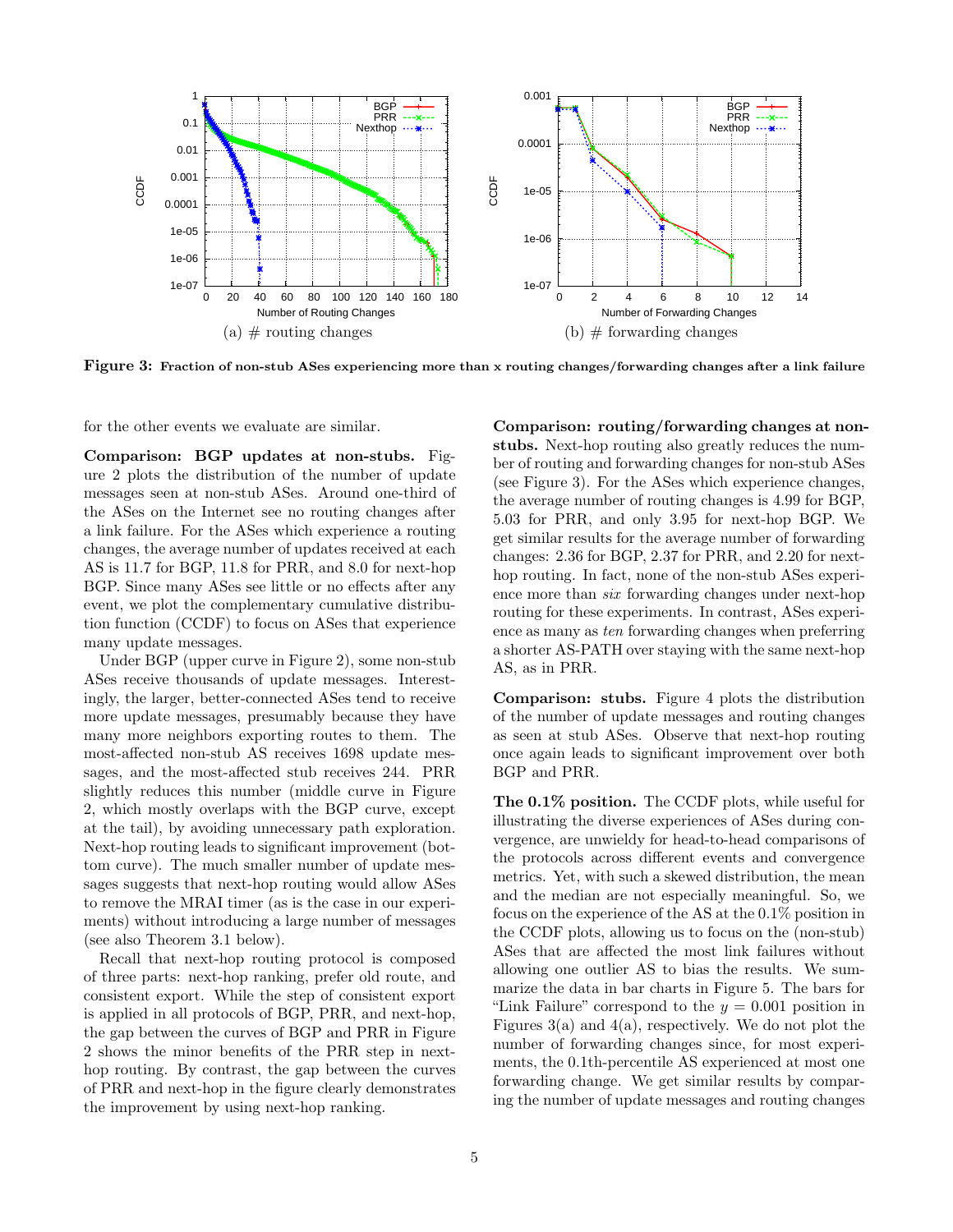

Figure 4: Fraction of stub ASes experiencing more than x update messages/routing changes after a link failure

during various events for the stub ASes.

Conclusions. Our results show that next-hop routing offers reductions in the number of update messages and routing changes across a range of network events. These results also illustrate how next-hop routing is especially effective at preventing the most serious convergence problems—where an AS experiences hundreds of routing changes and tens of forwarding changes. This not only reduces the performance disruptions experienced by the data traffic, but also significantly reduces the overhead for disseminating BGP update messages.

#### 3.2 Theoretical results

Our next-hop routing rules imply the existence of a stable state in the network [11], but this does not guarantee BGP convergence to a stable state or that such convergence be fast. Indeed, even in the natural "Gao-Rexford framework" (see Appendix B), that captures common ASes' routing practices and where BGP convergence to a stable state is guaranteed, convergence might involve exponentially many forwarding changes, routing changes and BGP updates [33].

We complement our simulation results with theoretical evidence that next-hop routing significantly reduces the number of forwarding changes, routing changes, and update messages. We use the standard model for analyzing BGP dynamics put forth in [34]. See Appendix A for an explanation of the model. We show that in the Gao-Rexford framework, if ASes obey the next-hop routing rules<sup>2</sup>, fast ASes, convergence to a stable state

is guaranteed (that is, convergence involves a polynomial, not exponential, number of forwarding and routing changes and of BGP updates) even in the worstcase. We point out that, to the best of our knowledge, this is the first result to establish fast BGP convergence in the standard model of BGP dynamics.

THEOREM 3.1. In a network of  $|N|$  ASes and  $|L|$  communication links, if the Gao-Rexford conditions hold, then convergence of next-hop routing to a stable state requires at most

- $\bullet$   $O(|L|^2)$  forwarding changes (in total, across all routers);
- $O(|N||L|^2)$  routing changes;
- $O(|L|^3)$  BGP update messages.

This holds for all timings of router activations/update message arrivals.

The proof appears in the extended version of the paper [24]. We stress that, from a practical perspective, the fact that the above bounds hold for every timing of router activations/update-message arrivals implies that fast convergence with next-hop routing is achieved regardless of the MRAI timer settings and, in particular, even if MRAI timers are removed entirely.

# 4. MULTIPATH INTERDOMAIN ROUTING

Recently, there has been a surge of interest in multipath interdomain routing (see, e.g.,  $[3, 9, 35-37]$ ). We now discuss how next-hop routing can make multipath routing more scalable and incrementally deployable. We then extend the theoretical results for convergence and incentive compatibility of next-hop routing to a specific multipath routing setting.

 $\rm{^2The}$  Gao-Rexford conditions do not imply next-hop routing (and vice versa); even if the Preference Condition holds, there are no restrictions on the rankings of routes within each business category (customer-learned, peer-/providerlearned); even if the Export Condition holds, an AS can export a route to a neighboring AS, but not export a "better route" to the same AS. However, by focusing on relationships

with immediate neighbors, the Gao-Rexford conditions go naturally together with our next-hop routing rules.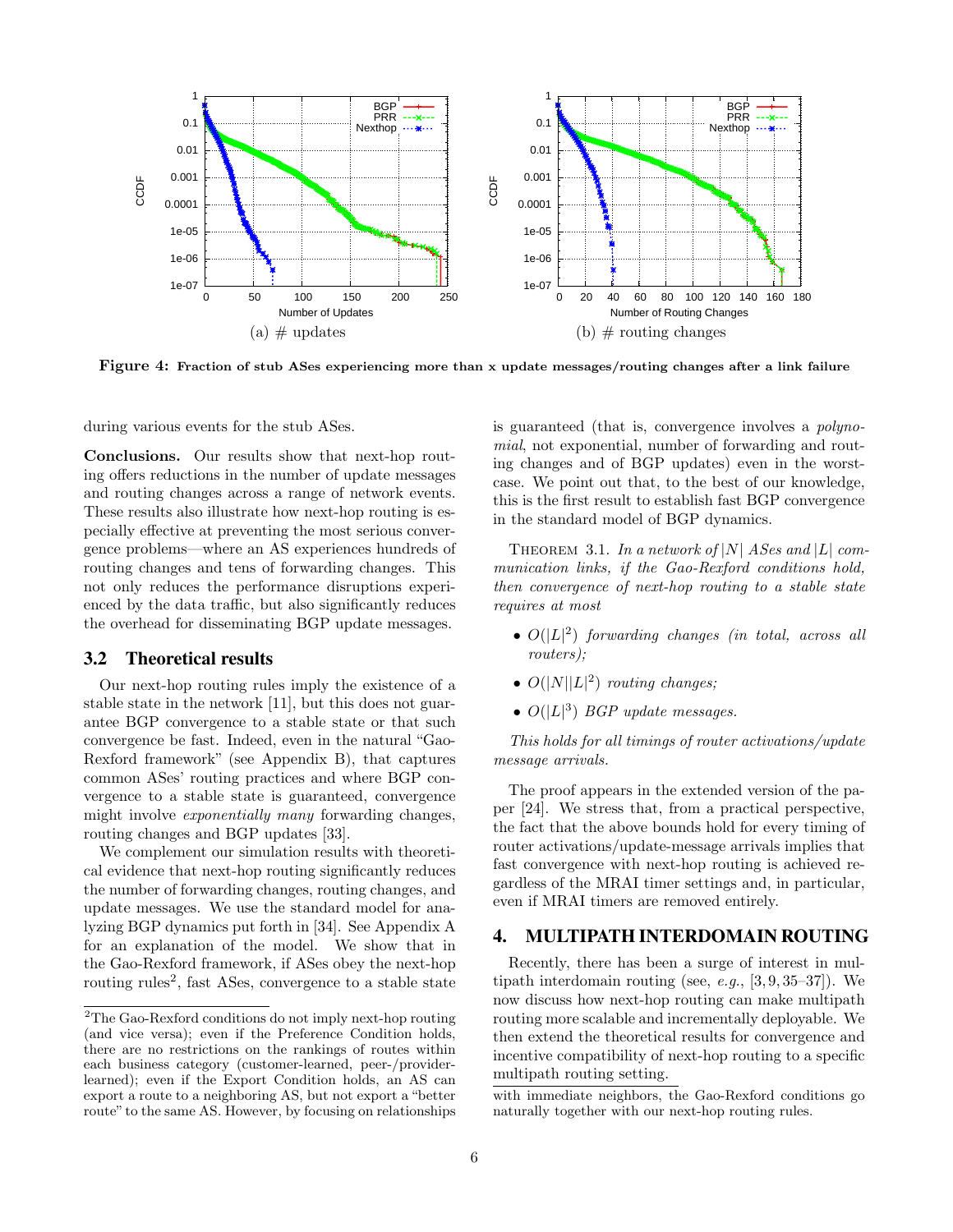

Figure 5: Number of update messages and routing changes for non-stub ASes



Figure 6: ASes A and B both announce two routes to AS C, and C then announces four routes to AS D, and so on. Clearly, this can result in state explosion.

#### 4.1 Making multipath routing scalable

Unfortunately, naive BGP-based multipath routing schemes can be unscalable, due to the need to disseminate and store multiple routes. For the topology in Figure 6, consider the naive multipath protocol where nodes announce all available routes to neighboring nodes. Observe that ASes A and B, that each have two routes to the destination d, will both announce two routes to AS C. AS C will then announce four routes to AS D, and so on. This can easily result in state explosion and in excessive transmission of update messages.

We show that next-hop routing is more amenable to multipath than path-based routing. The key observation is that under next-hop routing, a node need not learn a neighboring node's multiple paths, but merely learn enough to avoid loops. If AS  $C$  in Figure 6 has a next-hop ranking of routes then, to enable C to detect loops, AS  $A$  (or  $B$ ) can merely send  $C$  an (unordered) list of all the ASes its (multiple) routes traverse. BGP allows the aggregation of routes into one

such AS-SET [38], that summarizes the AS-PATH attributes of all the individual routes. Thus, BGP route aggregation, used to keep BGP routing tables manageable in other contexts, can also be used to greatly mitigate the cost of multipath next-hop routing.

Hence, next-hop routing lowers the barrier for making multipath routing a reality. Capitalizing on multipath routing can yield the following benefits:

Availability. Multipath routing increases the likelihood that an AS has at least one working path.

Failure recovery. An AS with multiple next-hops can react *immediately* to a failure in one outgoing link by sending traffic along another (and not wait for the protocol to re-converge).

Load balancing. An AS could have multiple nexthops (with equal local preference) and decide whether and how much traffic to direct through each next-hop (e.g., based on data-plane monitoring). Conventional techniques, such as hashing on fields in the IP header, can ensure that packets of the same flow traverse the same path, to prevent out-of-order packet delivery.

## 4.2 Neighbor-specific next-hop routing

While under BGP a router is restricted to selecting a single route (for each destination prefix), an AS may want to select different routes for different neighboring ASes for economic reasons (e.g., an ISP could offer different services to customers [37]) or operational reasons  $(e.g., to increase resiliency to failures [3])$ . Neighbor-Specific BGP [37] is a recent proposed extension to BGP that allows a router to select a different (single) route for each neighbor, that is, customize route selection on a per-neighbor basis. Surprisingly, the additional flexibility in route selection under NS-BGP also improves global network stability [37].

We now show that our theoretical result for conver-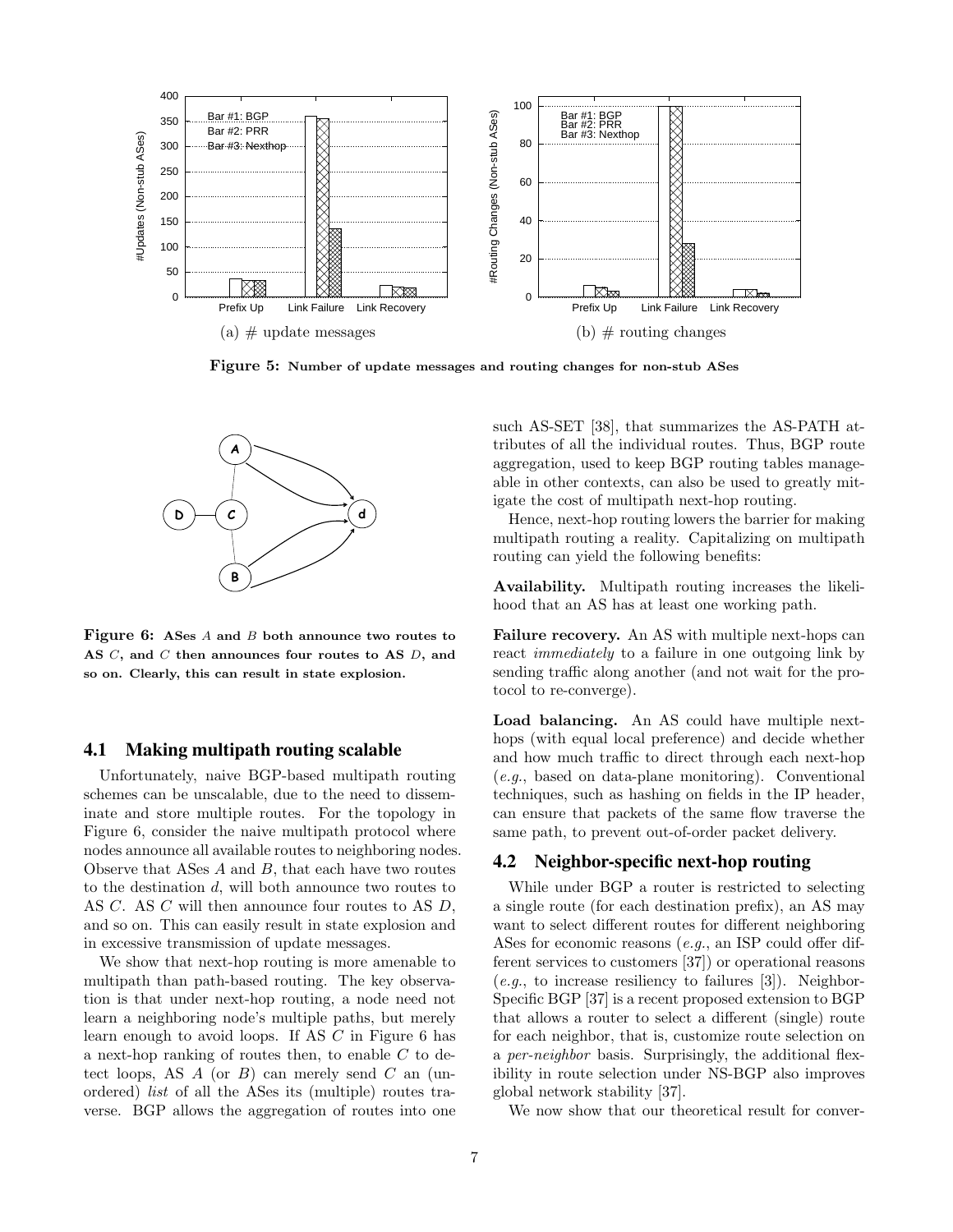

Figure 7: NS-BGP with next-hop routing:  $C_1$  prefers  $ZA$  over  $ZB$  as its first two hops en route to d.  $C_1$  prefers  $ZB$  over  $ZA$  as its first two hops en route to  $d$ .  $Z$  is an ISP running NS-BGP and can thus use the next-hop ranking  $A > B$  for choosing routes for  $C_1$ , and the nexthop ranking  $B > A$  for choosing routes for  $C_2$ .

gence of next-hop routing extends to NS-BGP. Specifically, we consider next-hop routing with NS-BGP, that is, routing with NS-BGP such that (1) an AS is restricted to only using next-hop rankings to select routes for neighboring ASes (possibly using different rankings for different neighbors); and (2) an AS consistently exports with respect to each neighboring AS. See Figure 7 for an illustration of next-hop routing with NS-BGP. We prove the analogues of Theorem 3.1 (see Section 3) in this multipath setting. See Appendix B for an explanation of the Gao-Rexford conditions.

THEOREM 4.1. In a network of  $|N|$  ASes and  $|L|$  links, if the Gao-Rexford Topology Condition and Export Condition hold, then convergence of next-hop routing with NS-BGP to a stable state involves a total number of at most

- $O(|L|^2)$  forwarding changes;
- $O(|N||L|^2)$  routing changes;
- $O(|N||L|^3)$  BGP update messages.

This holds for all initial states of the system and for all timings of router activations/update message arrivals.

### 5. SECURITY

We now present three advantages of next-hop routing over path-based routing with BGP, which render some dangerous attacks against BGP ineffective or less harmful: (1) significantly reduced attack surface; (2) improved resilience to configuration errors; and (3) incentive compatibility. We then explain how additional security mechanisms can be used to secure the routing system from the remaining forms of attacks.

## 5.1 Reduced attack surface

Some of the most dangerous attacks on BGP are based on "lying" about the length of an AS's path. Indeed, an AS can attract much traffic by announcing a shorter route than that it really has [17], thus launching so called blackhole or interception attacks for tampering, dropping packets, eavesdropping, etc.

Under next-hop routing, ASes do not consider the AS-PATH when making routing decisions—beyond the first hop, which cannot be forged!—and so an AS no longer benefits from such attacks. Thus, next-hop routing significantly reduces BGP's attack surface. In fact, the only effective AS-PATH-based attacks on next-hop routing are attacks that trigger BGP's loop detection mechanism (that are clearly also effective against pathbased routing with BGP).

# 5.2 Less vulnerable to configuration errors

We consider a threat model that captures some common configuration errors. Today's AS networks typically comprise commercial routers, and so it is reasonable to consider configuration errors that lead ASes (routers) to rank and export routes in unintended and undesirable ways (as opposed to running new router software). In our threat model, the "adversary" can choose a single AS A and then change that AS's routing policy, that is, A's ranking of routes and route export rules. We impose no restrictions on how the adversary changes A's routing policy.

We restrict our attention to the following simple question: "When can the adversary eliminate all stable states from the network?". (See Appendix A for a model of BGP dynamics and a definition of stable states.) That is, we wish to understand when the adversary can make the network inherently unstable by changing the routing policy of a single AS. While the existence of a stable state does not guarantee protocol convergence to a stable state, understanding when a stable state even exists in the network is an important first step on the path to understanding protocols dynamics in the presence of unwanted behavior. We present the following theorem.

THEOREM 5.1. If all ASes in a network obey the nexthop routing rules then a stable state is guaranteed to exist in every routing system that can be obtained from changing the routing policy of a single AS.

# 5.3 Incentive compatible

BGP is not incentive compatible, in the sense that ASes might have incentive not to participate honestly in the routing protocol [15, 16, 39]. In contrast, [15] shows that next-hop routing is incentive-compatible. Specifically, in the Gao-Rexford framework (see Appendix B), an AS cannot get a "better" next-hop en route a destination by "deviating" from BGP (e.g., announcing bogus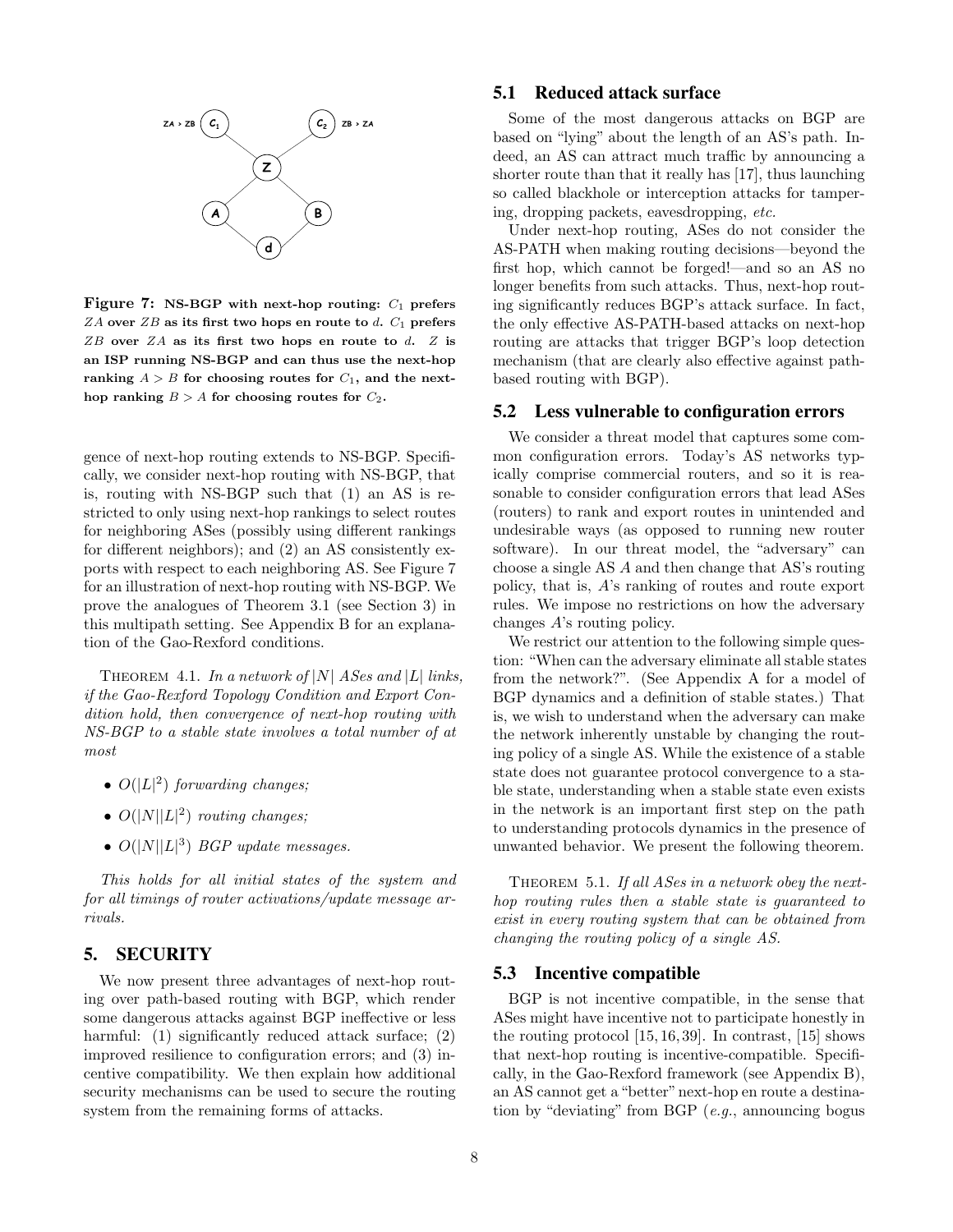routes, reporting inconsistent information to neighboring ASes, etc.).

THEOREM 5.2. [11, 15] If the Gao-Rexford conditions hold, then next-hop routing is incentive compatible.

To illustrate Theorem 5.2 we revisit the example in Figure 1. Observe that in the unique stable routing state ASes  $A$ ,  $B$ , and  $C$  send traffic along the routes Ad, Bd, and CBd, respectively. Hence, BGP is guaranteed to converge to a routing state where each AS directs traffic via its most preferred feasible next-hop AS. (Observe that, while B would prefer using C as a next-hop, no route from  $C$  to  $d$  that does not traverse  $B$  exists, and hence  $B$  cannot hope to send traffic through  $C$ .) [15] shows that this is true for general network topologies (see also [11]).

#### 5.4 End-to-end security mechanisms

Today, an AS can use BGP policies to avoid paths that travel through undesirable ASes. For example, the U.S. government may want to avoid directing their traffic through other countries. Similarly, an AS may wish to avoid ASes known to perform censorship, conduct wiretapping, or offer poor performance. This is achieved by applying regular expressions to the AS-PATH to assign lower preference to routes that contain the undesirable ASes, or filtering these routes entirely. Under nexthop routing, an AS can no longer specify BGP routing policies that avoid remote undesirable ASes or countries rendering such "AS-avoiding policies" impossible.

While next-hop routing renders "AS-avoiding policies" impossible, we point out that these kinds of policies come with no guarantees; the AS-PATH lists the sequence of ASes that propagated the BGP announcement, not the path the data packets necessarily traverse (and these can differ even for benign reasons). We believe that relying on BGP for data-plane security is misguided. It is precisely when issues like confidentiality and integrity are involved that the matter should not be left to chance, or misplaced trust. Instead, we argue that these guarantees should be assured in other (endto-end) ways, such as encryption and authentication, e.g., using the mechanisms in [12].

#### 5.5 In the horizon

We have shown that next-hop routing renders some dangerous attacks against BGP (almost all AS-PATHbased attacks, e.g., path-shortening attacks) ineffective, while making other attacks less harmful, or non-beneficial for the attacker. We have also shown how end-to-end mechanisms, which can be incrementally deployed, can be used to improve data-plane security. Combining these measures will create a routing system that is significantly more secure than today's BGP. However, nexthop routing alone does not provide full protection against

all attacks. Specifically, next-hop routing is still vulnerable to "prefix hijacking" attacks, where the attacker announces an IP prefix which it does not own, as well as to attacks that trigger BGP's loop-detection mechanism.

Over the past decade the standards and research communities have devoted much effort to securing BGP against prefix hijacking and more sophisticated attacks. We are finally witnessing the initial deployment of the Resource Public Key Infrastructure (RPKI)—a cryptographic root-of-trust for Internet routing that authoritatively maps ASes to their IP prefixes and public keys. RPKI will enable an AS to authenticate that the origin of a route announcement indeed owns the announced prefix—a property called "origin authentication". In addition, there is much debate about the deployment of mechanisms for AS-level path validation (e.g., S-BGP, soBGP, BGPsec), which will enable an AS to verify that an announced route actually exists (and was announced to the announcer), thus also preventing attacks against BGP's loop-detection mechanism.

# 6. TRAFFIC MANAGEMENT

Today's routers prefer shorter AS-PATHs as an indirect way to improve end-to-end performance and avoid selecting backup routes. In this section, we discuss how network operators can more naturally achieve their traffic-management goals without relying on the AS-PATH. First, we discuss how to rank next-hop ASes based on measurements of end-to-end path performance. Then, we discuss how operators can balance load by ranking next-hop ASes on a per-prefix basis and tagging backup paths with a BGP community attribute.

#### 6.1 Performance-driven routing

Next-hop routing can lead to longer paths than conventional BGP. To understand the impact on AS-PATH length, we analyze the differences in path lengths for different ASes across a range of "T-up," "T-long," and "T-short"events. Our experiments show that most ASes  $(68.7\% - 89.9\%$ , depending on the event) have the same AS-PATH length under BGP and next-hop routing, and most other ASes experience just one extra hop. Still, a non-trivial fraction of ASes see even longer paths. While these paths may perform reasonably well, some ASes may indeed experience worse performance. As a result, we believe that a static next-hop ranking should *not* be the only factor in routing decisions.

Given AS-PATH length only loosely correlates with path performance, we argue that routers should make decisions based on measurements of path quality. Routers could adjust (i) the ranking of the next-hop ASes and (ii) the splitting of traffic over multiple next-hop ASes with the same rank, based on the performance metrics (e.g., throughput, latency, or loss) of interest. Different kinds of ASes may select different techniques for moni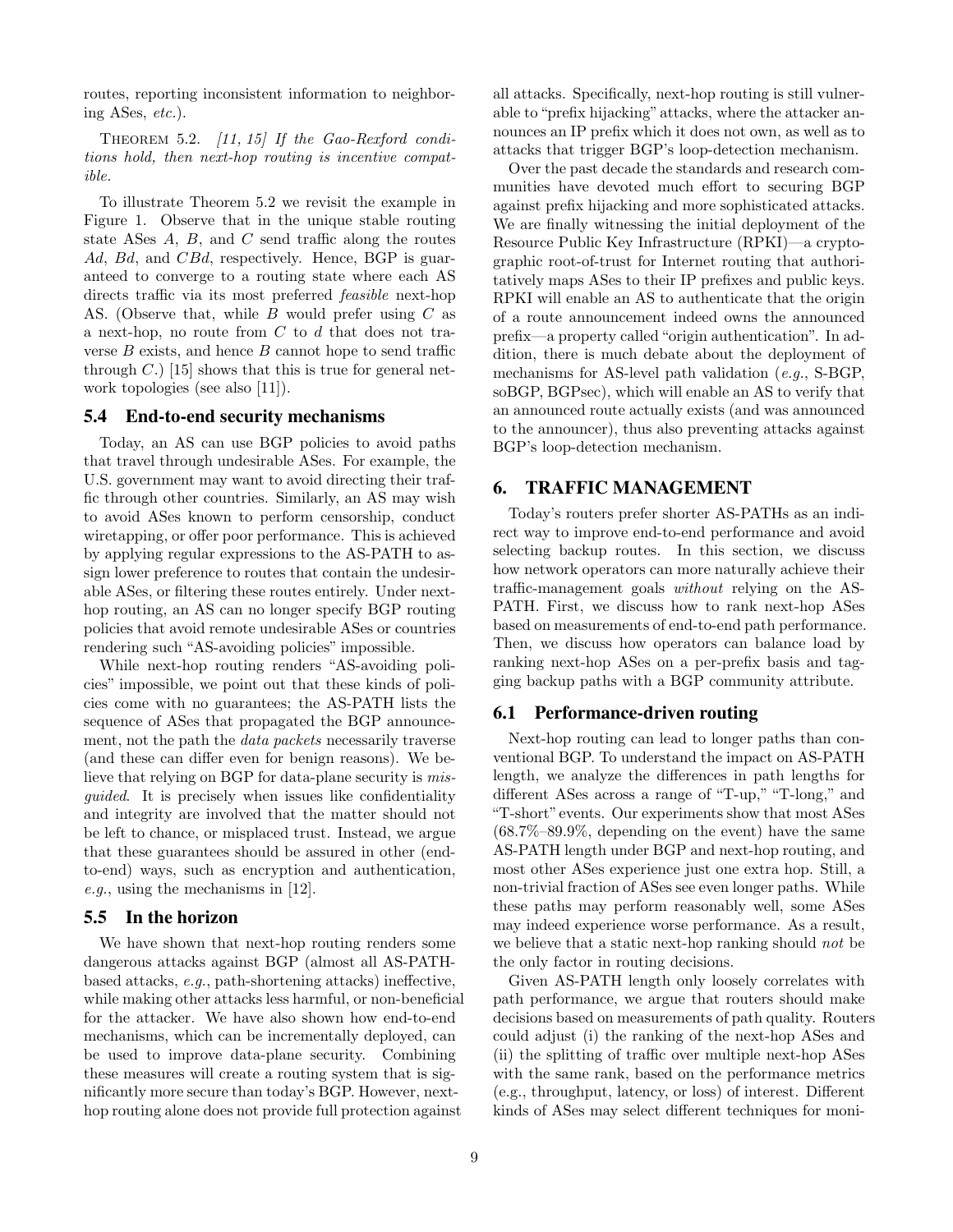toring path performance, such as:

Multihomed stub ASes: The many multi-homed stub ASes can apply existing measurement techniques for intelligent route control supported in commercial routers (e.g., [40]). Round-trip performance measurements are relatively easy to collect, since the stub AS sees traffic in both the forward and reverse directions.

Online service provider: Online service providers, such as Google and Microsoft, can easily monitor endto-end performance for their clients (e.g., by logging TCP-level RTT statistics at their servers [41]).

Transit providers: Performance monitoring is more difficult for transit providers, since most traffic does not start or end in their networks, and asymmetric routing may cause them to see one direction of traffic but not the other. Still, passive flow measurements can be used to infer performance [42]. Transit providers can also measure performance directly by using hash-based sampling [43] to sample both directions of the traffic—for the subset of flows that traverse the AS in both directions. This technique also ensures that AS measures just the downstream portion of the path to the destination, rather the part between the source and the ISP.

In all three cases, ASes can measure the performance of multiple paths by using "route injection" [44] to direct a small portion of traffic on each alternate path to continuously track performance. In addition, ASes can use active probing to monitor alternate paths, rather than directing "real" customer traffic over these paths.

Based on the performance measurements, an AS can adapt how it directs traffic over multiple next-hops. Designing and analyzing effective adaptive load-balancing techniques is a rich research topic in it own right. Recent work suggests that it is indeed possible to design stable and efficient controllers for adapting the flow of traffic over multiple paths [45–48]. We plan to study this issue in greater depth as part of future work.

#### 6.2 Interdomain traffic engineering

In addition to selecting paths with good performance, operators rely on interdomain path selection to balance load on their network links. Operators perform traffic engineering by measuring traffic volumes and selecting paths that optimize the flow of traffic over different links. Today, some operators use the AS-PATH to aid in traffic engineering. We believe other approaches (that do not rely on the AS-PATH) are more appropriate:

Outbound traffic engineering: Operators balance load on edge links to other ASes by adjusting the policies that assign "local preference" to BGP routes. This is still possible under next-hop routing, with the restriction that the preferences depend only the immediate neighbor rather than subsequent hops in the AS-PATH. As such, network operators cannot use "regular expressions" on the AS-PATH to (say) direct some traffic through an alternate egress point based on whether the second AS in the path is even or odd [49]. Policies based on regular expressions are arguably quite clumsy, and may not be widely used in practice. Instead, network operators could select different next-hop rankings for different (groups of) destination prefixes as a way to direct some traffic over other paths.

Inbound traffic engineering: Controlling the flow of incoming traffic is notoriously difficult, since Internet routing is destination-based. Today, some ASes use "AS prepending"—artificially adding extra hops to make the AS-PATH look longer—to make routes through them look less desirable to others. This is often used as a (somewhat clumsy) way to signify a "backup" route. Observe that next-hop routing, by removing AS-PATH length from the decision process, makes AS prepending ineffective. Instead, network operators could use BGP communities to signal backup routes to neighboring ASes [50]; if these ASes export the "signal" to their neighbors, other ASes can also give lower ranking to backup paths. Perhaps more importantly, path-quality monitoring allows ASes to make decisions based on performance, leading naturally to routing decisions that avoid placing excessive load on lower-bandwidth backup links. Still, just as with today's BGP, inbound traffic engineering remains somewhat of a "black art."

In addition, traffic engineering greatly benefits from multipath routing—something next-hop routing supports much more naturally than conventional BGP, as discussed earlier in Section 4. An AS can easily split traffic over multiple next-hops leading to the same destination; adjusting the fraction of traffic assigned to each nexthop is a much finer-grain approach to traffic engineering than selecting a single path for each destination prefix.

## 7. RELATED WORK

Interdomain routing has been an active research area, ever since early work identified thorny problems with BGP [34, 51, 52]. Since then, many papers have characterized BGP's behavior (both theoretically [15, 25, 39], and via measurement [1, 19]), and designed techniques for managing BGP (to detect configuration mistakes [20] and automate traffic engineering [49]). Other research has proposed extensions to BGP (particularly to improve security  $[5, 6]$  and convergence  $[3, 4]$ , or support multipath routing [3,9,12,35–37]), or designed new interdomain routing architectures [7–10]. We do not attempt to provide a comprehensive overview.

Our work is inspired by recent theoretical work [11, 15,16] on BGP policy restrictions that lead to desirable global properties. We explore whether we can make reality look more like those models.

This work contains contributions that did not appear in a preliminary version of this paper [53]. Specifically, the current paper makes the following new contribu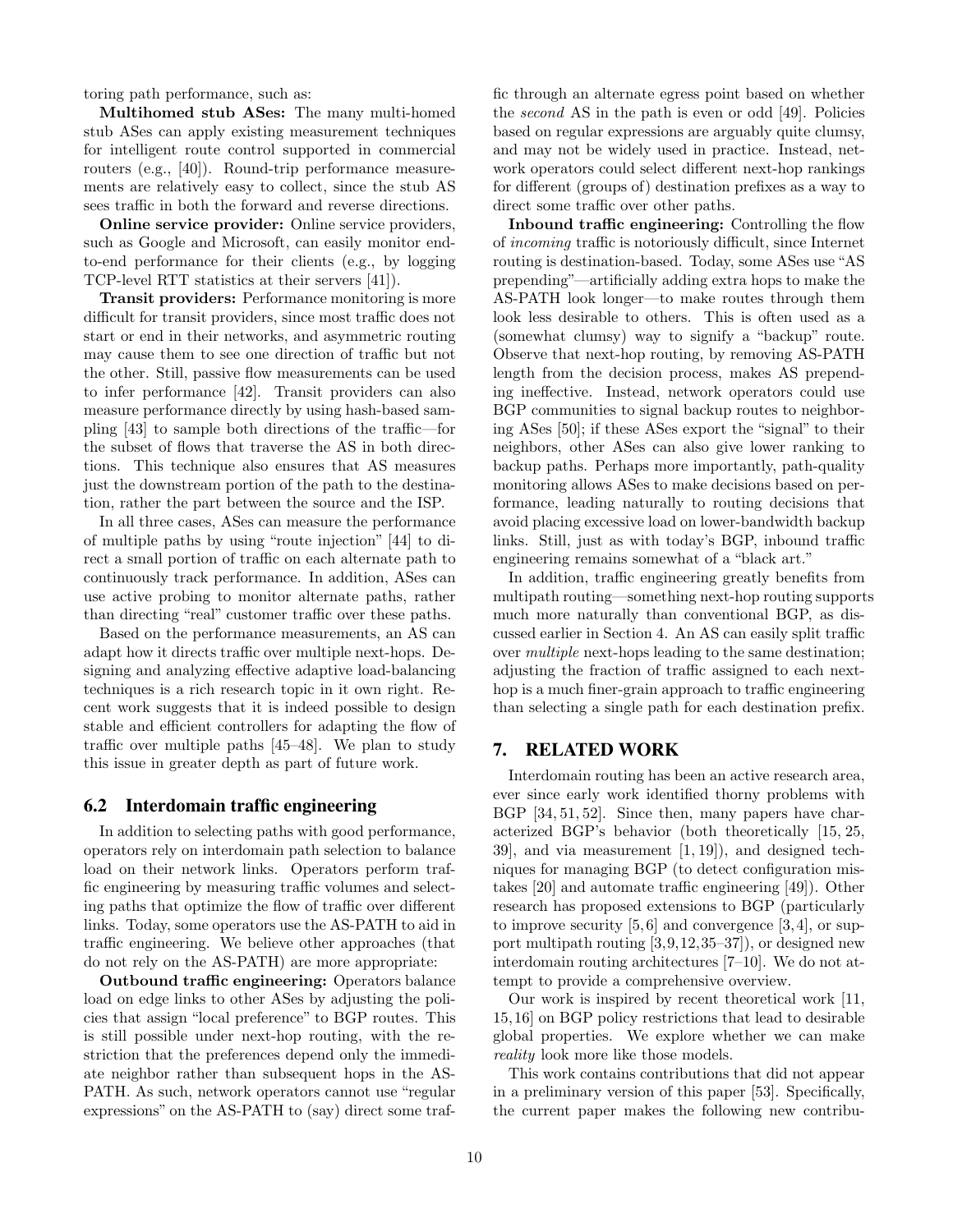tions: extensive experimental analysis of next-hop routing, the theoretical model and result for configuration errors, the theoretical analysis of neighbor-specific nexthop routing, and discussion of several important topics (e.g., data-plane monitoring and traffic engineering).

## 8. CONCLUSION

BGP suffers from many serious problems. We argued that simplifying BGP is an attractive alternative to extending or replacing BGP. We proposed next-hop routing—three simple constraints on how routes are selected and exported, combined with external mechanisms for data-plane monitoring and security. Nexthop routing allows ASes sufficient expressiveness to realize their business and engineering objectives, while sidestepping some of BGP's major problems (e.g., slow convergence, large attack surface, incentives to "lie", difficulty in supporting multipath routing, and more).

Our work leaves several interesting directions for future research. We plan to explore how to remove the AS-PATH attribute entirely, that is, how not to rely on the AS-PATH even for loop detection purposes  $(e.g., b$ detecting forwarding loops through data-plane monitoring). We also plan to further investigate the stability and efficiency of adaptive interdomain routing based on measurements of data-plane performance.

## 9. REFERENCES

- [1] C. Labovitz, A. Ahuja, A. Bose, and F. Jahanian, "Delayed Internet routing convergence," IEEE/ACM Trans. Networking, vol. 9, no. 3, pp. 293–306, 2001.
- [2] N. Kushman, S. Kandula, and D. Katabi, "Can you hear me now?! it must be BGP," ACM SIGCOMM Computer Communications Review, Apr. 2007.
- [3] N. Kushman, S. Kandula, D. Katabi, and B. Maggs, "R-BGP: Staying connected in a connected world," in Proc. USENIX NSDI, 2007.
- [4] P. B. Godfrey, M. Caesar, I. Haken, Y. Singer, S. Shenker, and I. Stoica, "Stabilizing route selection in BGP," tech. rep., University of Illinois at Urbana-Champaign, Jan. 2010. http://hdl.handle.net/2142/14841.
- [5] S. Kent, C. Lynn, and K. Seo, "Secure border gateway protocol (S-BGP)," Journal on Selected Areas in Communications, no. 18(4), pp. 582–592, 2000.
- [6] K. Butler, T. Farley, P. McDaniel, and J. Rexford, "A survey of BGP security issues and solutions," Proceedings of the IEEE, January 2010.
- L. Subramanian, M. Caesar, C. T. Ee, M. Handley, M. Mao, S. Shenker, and I. Stoica, "HLP: A next generation inter-domain routing protocol," in Proc. ACM SIGCOMM, pp. 13–24, ACM, 2005.
- [8] X. Yang, D. Clark, and A. W. Berger, "NIRA: A New Inter-domain Routing Architecture," IEEE/ACM Trans. Networking, vol. 15, no. 4, pp. 775–788, 2007.
- [9] P. B. Godfrey, I. Ganichev, S. Shenker, and I. Stoica, "Pathlet routing," in Proc. ACM SIGCOMM, 2009.
- [10] J. P. John, E. Katz-Bassett, A. Krishnamurthy, T. Anderson, and A. Venkatarmani, "Consensus routing: The Internet as a distributed system," in Proc. Networked Systems Design and Implementation, Apr. 2008.
- [11] J. Feigenbaum, V. Ramachandran, and M. Schapira, "Incentive-compatible interdomain routing," in Proc. ACM Electronic Commerce, pp. 130–139, 2006.
- [12] D. Wendlandt, I. Avramopoulos, D. Andersen, and J. Rexford, "Don't secure routing protocols, secure data delivery," in Proc. Hotnets V, 2006.
- [13] P. R. McManus, "A passive system for server selection within mirrored resource environments using AS path length heuristics," April 1999. http://www.ducksong.com/patrick/proximate.pdf.
- [14] O. Nordstrom and C. Dovrolis, "Beware of BGP attacks," ACM SIGCOMM Computer Communication Review, vol. 34, no. 2, pp. 1–8, 2004.
- [15] J. Feigenbaum, M. Schapira, and S. Shenker, "Distributed algorithmic mechanism design," in Algorithmic Game Theory (N. Nisan, T. Roughgarden, E. Tardos, and V. Vazirani, eds.), ch. 14, Cambridge University Press, 2007.
- [16] S. Goldberg, S. Halevi, A. D. Jaggard, V. Ramachandran, and R. N. Wright, "Rationality and traffic attraction: Incentives for honest path announcements in BGP," in Proc. ACM SIGCOMM, pp. 267–278, 2008.
- [17] S. Goldberg, M. Schapira, P. Hummon, and J. Rexford, "How secure are secure interdomain routing protocols?," in Proc. ACM SIGCOMM, 2010.
- [18] Rensys Blog, "Pakistan hijacks YouTube." http://www.renesys.com/blog/2008/02/pakistan\_ hijacks\_youtube\_1.shtml.
- [19] R. Mahajan, D. Wetherall, and T. Anderson, "Understanding BGP misconfiguration," in Proc. ACM SIGCOMM, 2002.
- [20] N. Feamster and H. Balakrishnan, "Detecting BGP configuration faults with static analysis," in Proc. Networked Systems Design and Implementation, 2005.
- [21] Z. Yin, M. Caesar, and Y. Zhou, "Towards understanding bugs in open source router software," ACM SIGCOMM CCR, 2010.
- [22] Renesys, "Longer is not always better." http://www. renesys.com/blog/2009/02/longer-is-not-better.shtml.
- [23] Renesys, "AfNOG takes byte out of Internet." http://www.renesys.com/blog/2009/05/byte-me.shtml.
- [24] M. Schapira, Y. Zhu, and J. Rexford, "Next-hop routing," June 2011.

http://www.cs.princeton.edu/~jrex/nexthop.pdf. [25] L. Gao and J. Rexford, "Stable Internet routing without

- global coordination," IEEE/ACM Trans. on Networking, vol. 9, no. 6, pp. 681–692, 2001.
- [26] Y. Rekhter, T. Li, and S. Hares, "A Border Gateway Protocol 4 (BGP-4)." RFC 4271, Jan. 2006.
- [27] "BGP best path selection algorithm." http://www.cisco.com/en/US/tech/tk365/technologies\_ tech\_note09186a0080094431.shtml.
- [28] B. Zhang, R. Liu, D. Massey, and L. Zhang, "Collecting the internet AS-level topology," ACM SIGCOMM CCR, special issue on Internet Vital Statistics, 2005.
- [29] B. Quoitin and S. Uhlig, "Modeling the routing of an autonomous system with C-BGP," IEEE Network, vol. 19, no. 6, 2005.
- [30] Y. Rekhter, T. Li, and S. Hares, "A Border Gateway Protocol 4 (BGP-4)." RFC 4271, January 2006.
- [31] Juniper, "Out-delay." https://www.juniper.net/techpubs/software/junos/ junos57/swconfig57-routing/html/bgp-summary32.html.
- [32] P. Jakma, "Revisions to the BGP 'Minimum Route Advertisement Interval'." Internet Draft draft-ietf-idr-mrai-dep-03, October 2010.
- [33] A. Fabrikant, U. Syed, and J. Rexford, "There's something about MRAI: Timing diversity exponentially worsens BGP convergence," in IEEE INFOCOM, 2011.
- [34] T. G. Griffin, F. B. Shepherd, and G. Wilfong, "The stable paths problem and interdomain routing," IEEE/ACM Trans. Netw., vol. 10, no. 2, pp. 232–243, 2002.
- [35] W. Xu and J. Rexford, "MIRO: Multi-path interdomain routing," in Proc. ACM SIGCOMM, pp. 171–182, 2006.
- [36] M. Motiwala, M. Elmore, N. Feamster, and S. Vempala,